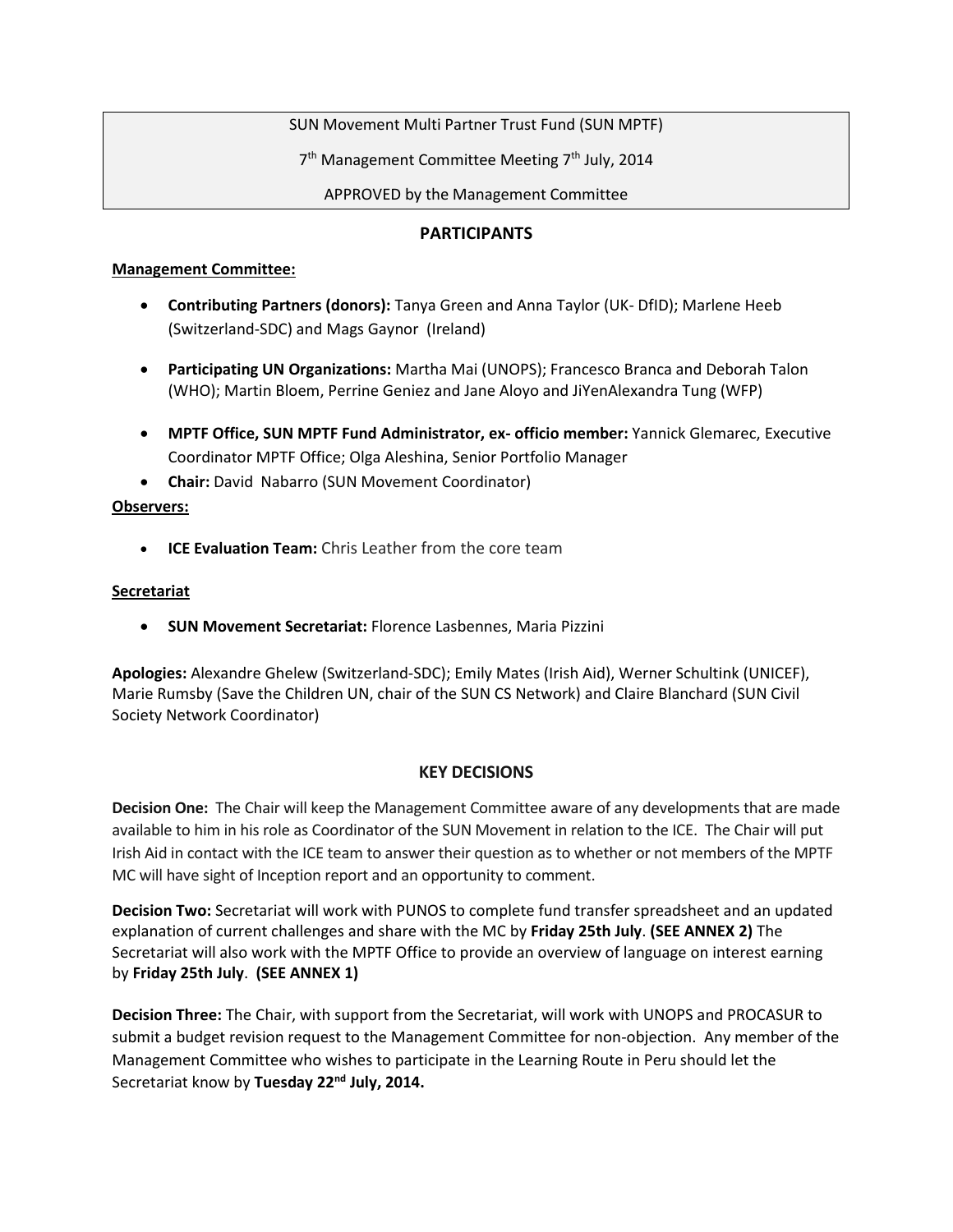**Decision Four:** The Secretariat will work very closely with the Civil Society Network Secretariat, UNICEF and civil society actors in Nigeria to get the revised proposal electronically to the Management Committee in coming days for approval.

**Decision Five:** The Chair will share a proposal for a face-to-face meeting of the MC and PUNOs with the SUN Secretariat and the SUN CSO Global Network (covering all 3 windows) to develop guidelines to clarify roles and responsibilities for management of each project. The meeting will take place within the next 3 months.

**Decision Six:** Chair will propose options paper on use of remaining funds of SUN MPTF that will either be shared electronically or at the face-to-face meeting

# **SUMMARY OF THE DISCUSSION**

## **1. Update on funding balance of SUN Movement MPTF**

In its capacity as the Administrative Agent of the Fund, the MPTF Office prepared the Funding Framework, which was circulated to the Management Committee members ahead of this meeting.

The Funding Framework provides information on the donor commitments (legally signed agreements), contributions and transfers to Participating UN Organizations.

Since March 2012 **the SUN Movement MPTF received a total of US\$ 9,870,287 from 3 donors:**

- DFID \$5.7 million
- Swiss Agency for Development and Cooperation \$ 3.8 million
- $\bullet$  Irish Aid \$ 429,485

The MPTF Office are concluding an agreement with DFID for 100,000 Pounds Sterling. As this agreement is not signed yet, this additional contribution is not included in the above figure.

Based on the approval of the Management Committee, **the MPTF Office transferred US\$ 8,951,172** for a total of 26 approved projects (as detailed in Table 5). Both earmarked (DFID) as well as unearmarked contributions were used to effectuate these transfers.

Around US\$ **847,921** is available on the SUN MPTF account. Out of this amount, \$ 833,359 is available as unearmarked, and US\$ 14,561 is the interest balance also available for programming.

The funding approved for Nigeria amounting to \$219,389 have not been disbursed (see Agenda Item # 5). Therefore, please take this into account when looking at the balance of funds. The actual unprogrammed amount amounts to \$628,532.

### **2. Update on the Independent Comprehensive Evaluation (ICE) of the SUN Movement**

As explained in an email update from the Chair to the Management Committee on 14<sup>th</sup> May 2014, the SUN Movement MPTF is included within the scope of the Terms of Reference of the ICE, which were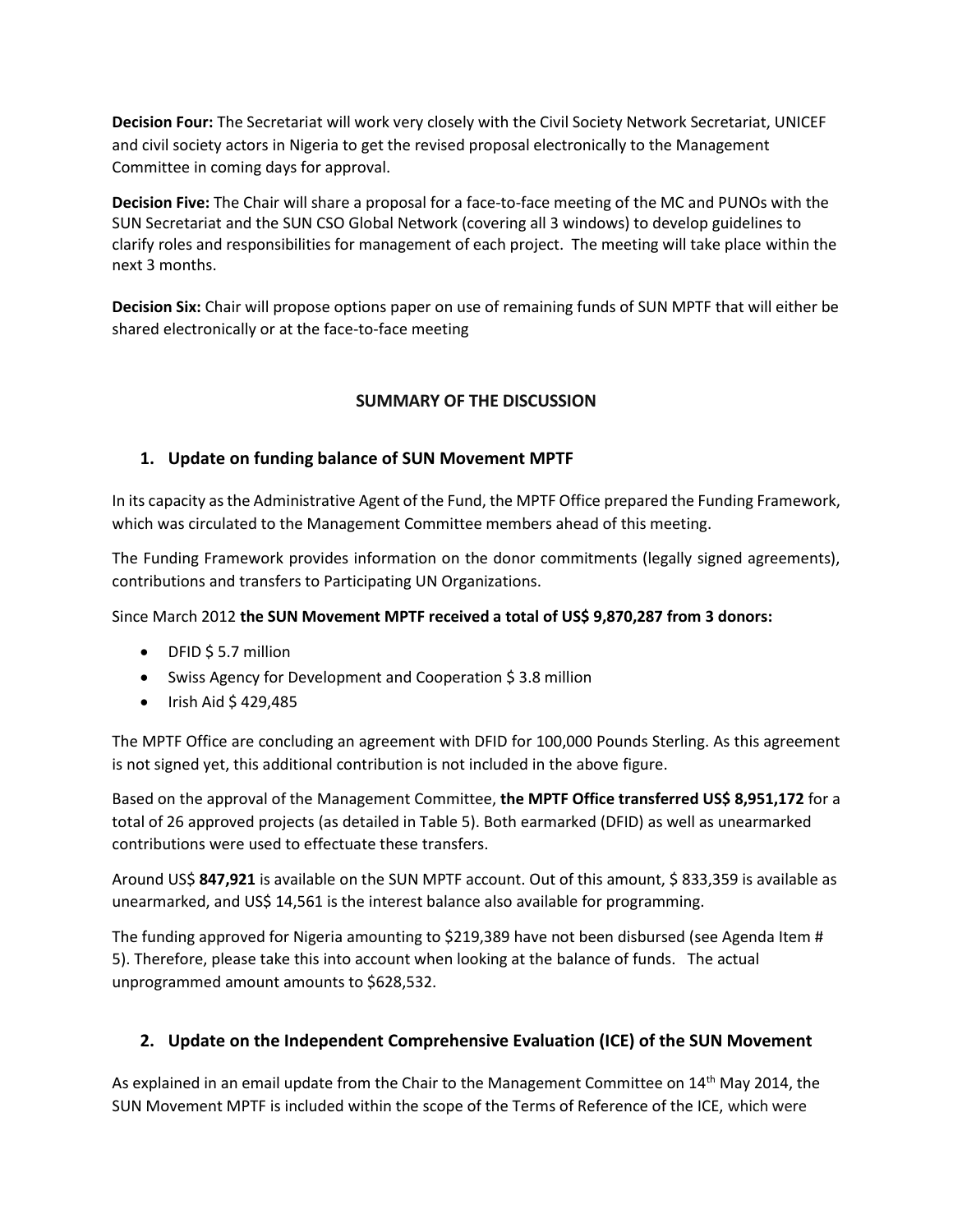endorsed by the Lead Group at its meeting of 15 April 2014. Mr. Chris Leather from the core ICE team (and focusing on the MPTF/civil society) joined the call.

The Chair provided an overview of the available details of the ICE including the timeframe which is expected to run from mid-June 2014 until the end of December 2014 and reminded the Management Committee that the Terms of Reference for the ICE can be found on the **SUN [Movement](http://scalingupnutrition.org/news/independent-comprehensive-evaluation#.U7q2KfmSwsY) Website.** 

The Chair explained that the SUN Movement Secretariat briefed the evaluators on the MPTF during their initial visit to Geneva in late June. The Secretariat has also provided the evaluators with the contact details of the MPTF Office contacts as well as the facilitators of each of the SUN Networks.

The Chair suggested that the Management Committee of the SUN Movement MPTF will have a better appreciation of the full scope of the evaluation when the evaluators present their inception report to the Lead Group's Visioning Sub-Group at the beginning of August 2014. This report will spell out the methodology of the evaluation and provide a better indication of what types of questions will be asked and to whom.

Mr. Leather from the core team of the ICE explained that work is underway to develop the inception report and welcomed an opportunity to hear from the MC on the issues related to the SUN MPTF that they feel are most important for consideration in the ICE.

DFID requested more information on the scope of the review of the MPTF that will be included in the ICE. Mr. Leather explained that while it his understanding that the SUN Movement MPTF is integral to the Movement, it is too early to confirm the level of detail that will be explored in the ICE.

DFID and the Swiss Agency for Development and Cooperation requested that the ICE team consider the MPTF carefully, particularly in relation to the impact it is having in relation to civil society's contribution to the Movement as well as implications for the future of the SUN Movement MPTF.

Irish Aid wanted to know whether or not members of the SUN Movement MPTF Management Committee will have sight of the inception report and an opportunity to comment.

**Decision One:** The Chair will keep the Management Committee aware of any developments that are made available to him in his role as Coordinator of the SUN Movement in relation to the ICE. The Chair will put Irish Aid in contact with the ICE team to answer their question as to whether or not members of the MPTF MC will have sight of Inception report and an opportunity to comment.

# **3. Update from Participating UN Organizations on the state of fund transfers to Implementing Partners (Window II)**

At the last MPTF Management Committee Meeting in March 2014, the Chair agreed for the Secretariat to initiate a process – working closely with the Partner UN Organizations- for updating the Management Committee on the status of Window II funding transfers from Participating UN Organisations to Implementing Partners.

The Chair circulated a note on  $14<sup>th</sup>$  May 2014 that summarized the status of fund transfer from Partner UN Organization to Implementing Partners. The Chair gave an opportunity to each Participating UN Organization to provide an update on the current state of funding transfers from their offices to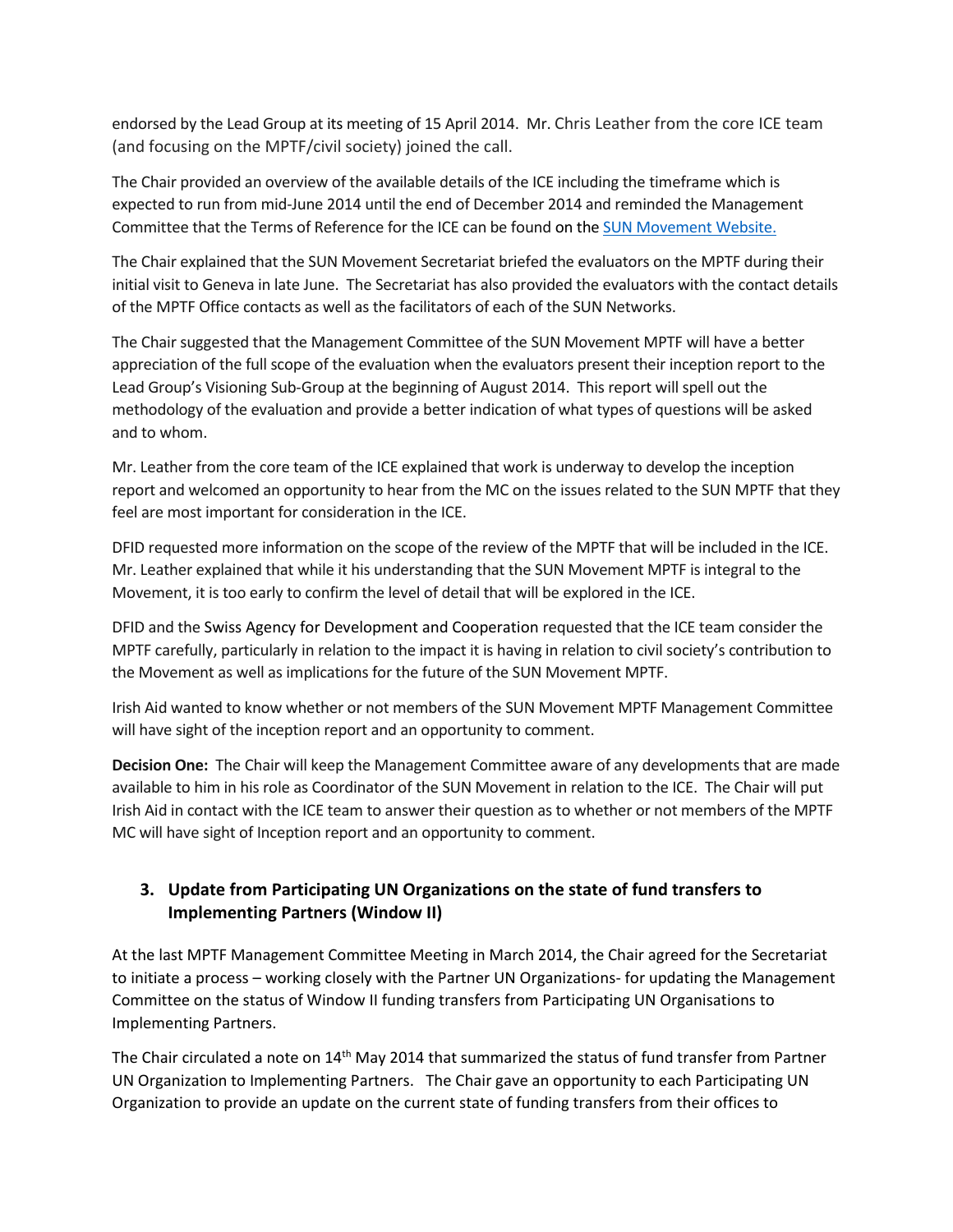Implementing Partners. A spreadsheet was developed by the SUN Movement Secretariat that lists each project by Window and Participating UN Organization. This was used as the basis of discussion.

WFP, WHO and UNOPS provided a brief overview of their projects. The details are provided in Annex 2 to this report.

It was summarized that WFP is responsible for 4.7 million US\$, including 4.4 million allocated to a total of fourteen country projects. Both in term of financial volume and number of country projects, the WFP is acting as a PUNO for more than half of the total SUN MPTF grant and projects: respectively 53% of the total grant and 55% of the total number of projects. At the time of the seventh MC meeting, out of the seven country projects approved in Year 2013, 53% of the funds – 2<sup>nd</sup> tranche disbursement - were disbursed according to the plan; while for the seven country projects approved in Year 2014, 73% of the first disbursement was achieved (noting that Madagascar was facing important delays). In relation to the challenges they are facing, WFP reported that while processes are now in place that make the transfer process smoother and clearer at all levels, the increasing volume of countries has been creating challenges at different levels of the organization.

For the seven projects approved in 2013 which were to initiate the  $2^{nd}$  disbursement tranche in 2014, WFP explained that the delays were due to the WFP Financial Framework Review exercise. Indeed, the impact of this WFP corporate process which affects the WFP internal financial system needed to be resolved for the seven countries which had performed the 1<sup>st</sup> tranche disbursement under the previous financial system. The transition to shift the seven country projects under the new financial framework had been finalized in the  $2<sup>nd</sup>$  quarter of 2014 and all seven countries have either disbursed or are in the process of approving the bank transfer. That said, WFP noted that the funding absorption capacity (ability from the lead NGO to spend the funds as received from PO) is low for almost all SUN MPTF projects – independently of the initial start-off delays. So, there was no indication / information from lead NGOs that the delays in the  $2<sup>nd</sup>$  disbursement tranche has affected implementation.

WHO explained that their country offices are fully in charge of disbursing funds and tracking the status of funding flows which has presented some challenges for WHO Head Office who has less control over most recent developments. WHO is working closely with the SUN Movement Secretariat to improve the update process. WHO did not have the information available on when funds were actually transferred in Uganda.

UNOPS explained that they have worked carefully to ensure there has been no funding shortages, particularly in the case of the SUN Civil Society Network Secretariat. As a general observation, when an Implementing Partner asks for revisions to contractual agreement, it takes time to finalize these revisions and ensure they comply with internal procedures.

WFP and WHO have learned many lessons along the way and welcome the chance to reflect. WHO has learned that by improving the information flow within WHO, the speed of these funding transfers can be improved.

DFID expressed appreciation for the work done to improve information flow in relation to the transfer of funding from PUNOs to Implementing Partners but thinks more needs to be done. DFID requested that the SUN Movement Secretariat indicate whether or not the transfer time is improving (by comparing transfer times across projects) and if there is something that can be done to improve information flows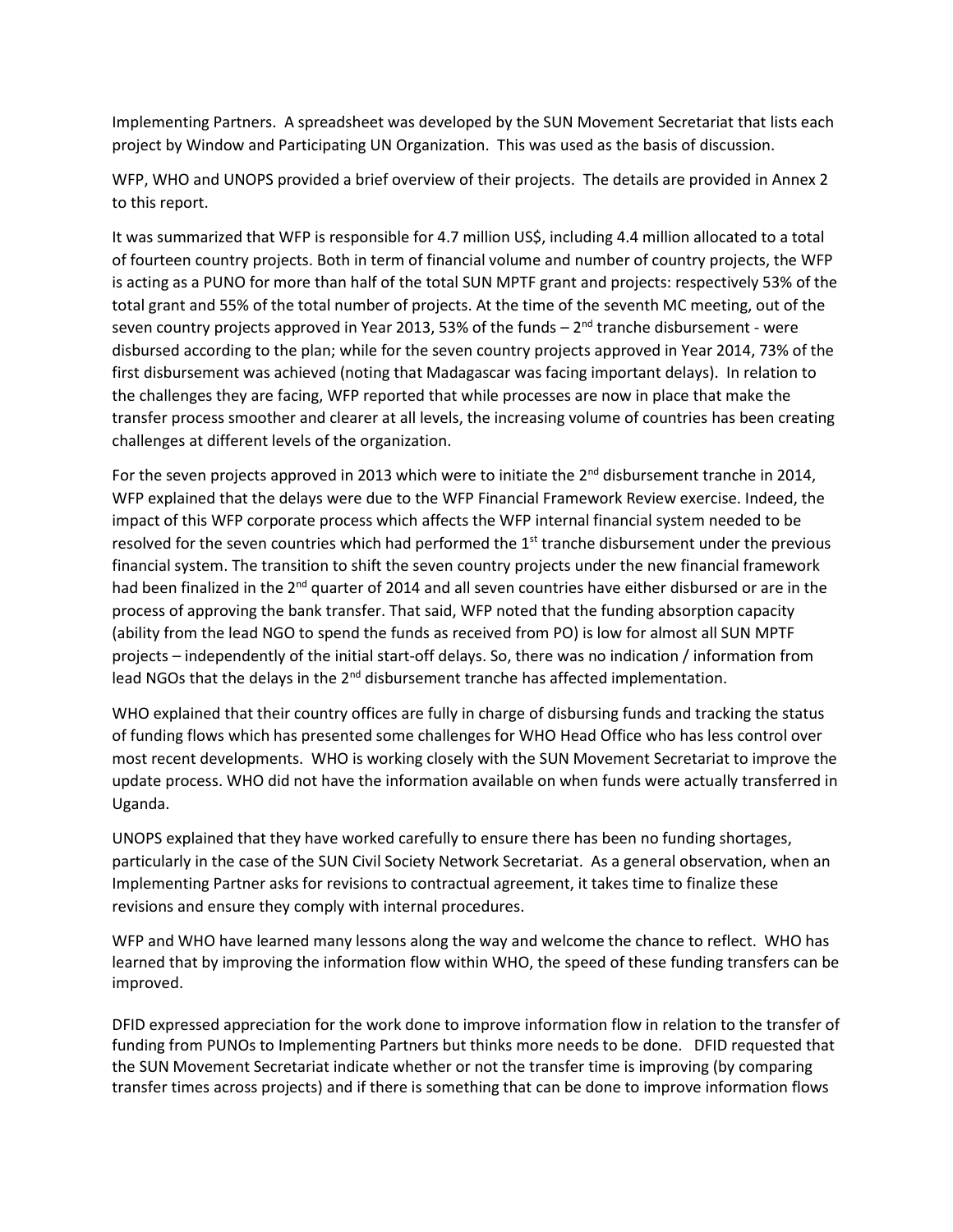between PUNOs and Secretariat. DFID also requested that the learning from this process be effectively captured to avoid obstacles in future.

Irish Aid noted that there is no mention of interest earned by PUNOs in the financing framework provided by the MPTF Office and would like to know more details.

The MPTF Office explained that they can only record information on financing to the point at it leaves their offices. The MPTF Office also confirmed that there is no UN-wide policy on interest earned on unspent funds. The MPTF Office does not duplicate information held at project level and believes that the current approach of coordinating updates regularly is most pragmatic.

The Chair recognized that at the initial set up of the SUN Movement MPTF, it is likely that the Management Committee underestimated the complexities of putting in place the systems required for quick and smooth transfers that comply with the internal rules and procedures of each PUNO. It was originally hoped this could happen within 2 weeks but in fact takes closer to 6 months.

**Decision Two: Secretariat will work with PUNOS to complete fund transfer spreadsheet and an updated explanation of current challenges and share with the MC by Monday 21 July. (SEE ANNEX 2) The Secretariat will also work with the MPTF Office to provide an overview of language on interest earning by Monday 21 July. (SEE ANNEX 1)**

#### **4. Update on PROCASUR Learning Routes**

In November 2013, the Management Committee agreed to use Window 1 Funds to support the organization of two pilot learning projects in Senegal and Peru to improve sharing and learning initiatives between national SUN multi-stakeholder platforms for scaling up nutrition. This project is implemented by the PROCASUR foundation who has been working very closely with the SUN Movement Secretariat, the host countries of Senegal and Peru as well as the other participating countries.

### **Brief Update on the Learning Route in Senegal (successfully implemented from 26 May 26 to 01 June 01, 2014)**

-Participants from Benin, Burundi, Niger, Ghana, Guinea and Sierra Leone joined this one week visit. Government representation ranged from the offices of the president, vice president, national planning authorities as well as ministries of health and agriculture. Almost every participating country included civil society in their delegations.

-the visit combined interactive sessions in Dakar with hands-on experience with Local Government Authorities, an early childhood development center, health workers, salt producers and community members in Kaolack - a major salt producing region of Senegal.

-The EU, interested in working with the Fight Against Malnutrition Unit (CLM - Cellule de Lutte contre la Malnutrition) on projects linking agriculture and nutrition, participated in the field phase of the Learning Route. They also joined a meeting with high level government officials and a press conference at the end of the Route along with representatives from the World Bank (who is financing some nutrition activities in Senegal) as well as CIDA, the new donor convener for Senegal.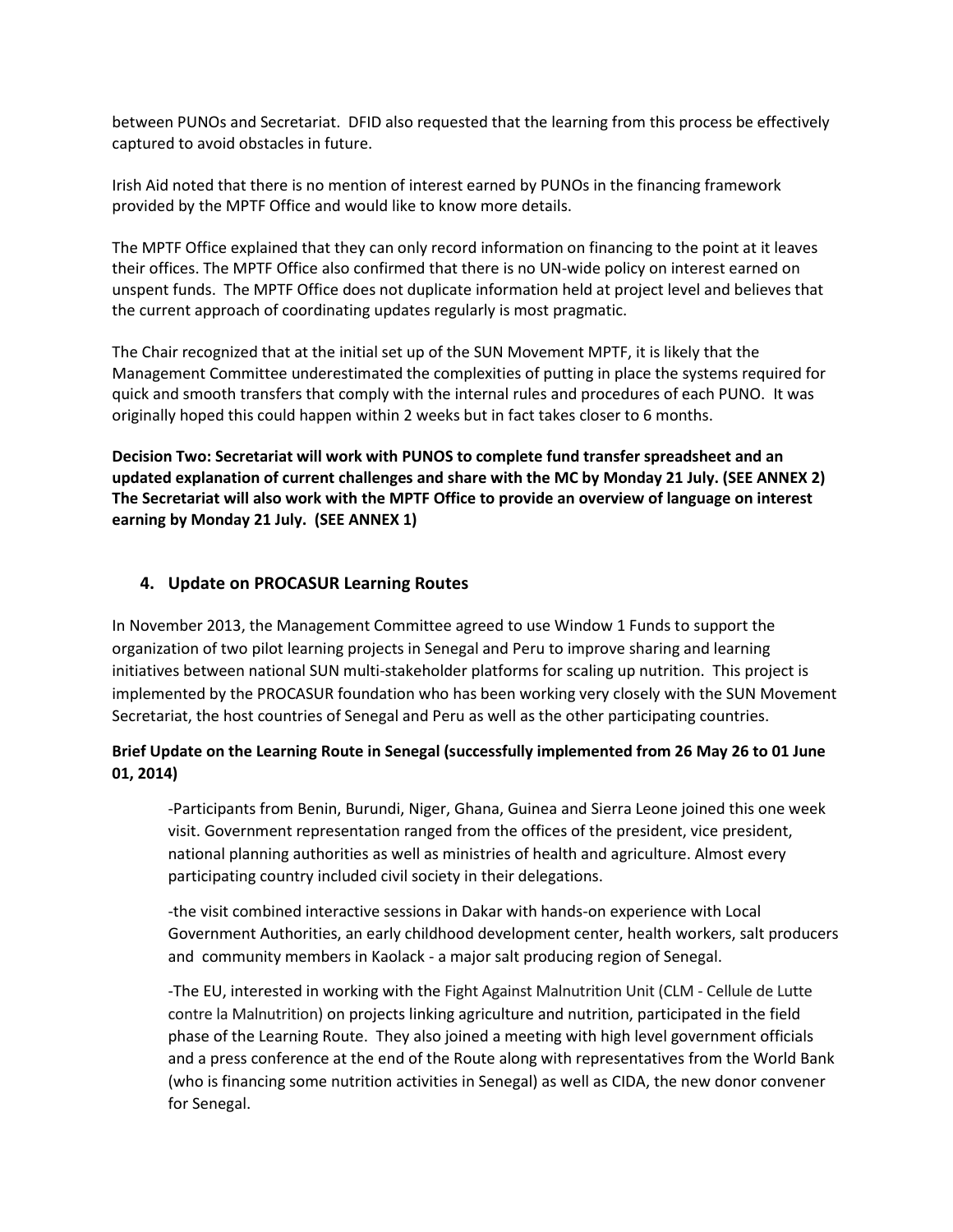-One of the main outputs of the learning route is the creation and implementation of an 'action plan' that is based on the main learnings that the country teams wish to institutionalize with their multi-stakeholder platform in their home context.

- The countries will be working on these over the coming months so at this moment, it is too soon to judge the concrete impact of the first learning route. However, there are some observations from the Senegal experience worth reflecting. In particular, the Learning Route:
	- Allowed countries to share and learn from each other and build a sense of camaraderie
	- Established a sense of leadership and pride for Senegal
	- By hosting and conducting the entire event in French (with translation to EN), the LR boosted morale and participation of francophone countries
- The original PROCASUR MPTF proposal included the allocation of two USD 6,000 'awards' for the country team in each Learning Route with the strongest 'action plans'. The country teams participating in the LR in Senegal felt that this financial incentive was unnecessary and asked that the money was used to sponsor the participation of an extra Country Team (3 people) to the LR in Peru.
	- The SUN Movement Secretariat supports this proposal and has asked UNOPS and PROCASUR to work together to complete the required budget revision documentation and submit to the Chair for review as soon as possible.

#### **Brief Update on Learning Route in Peru:**

- Due to institutional changes within the Ministry of Development and Social Inclusion (MIDIS), the date of the LR has been slightly delayed from late August to the **08 to the 14 of September 2014**.
- The Peru Learning Route will include delegations from 6 SUN countries (Laos, Guatemala, Madagascar, Senegal, Sri Lanka and Tanzania), for a total of 18 participants (3 delegates per country team).
- El Salvador has also expressed strong interest in participating in the LR: their participation should be made possible by the reallocation of USD 12,000 for the 'action plan' awards mentioned earlier,
- The SUN Civil Society Network Coordinator will participate in the Peru learning route. Any member of the MC that wishes to participate should let the Secretariat know as soon as possible so arrangements can be made with PROCASUR.

\*\*A final outcome document will be ready at the end of July.

**Decision Three: The Chair, with support from the Secretariat, will work with UNOPS and PROCASUR to submit a budget revision request to the Management Committee for non-objection. Any member of the Management Committee who wishes to participate in the Learning Route in Peru should let the Secretariat know by Tuesday 22nd July, 2014.**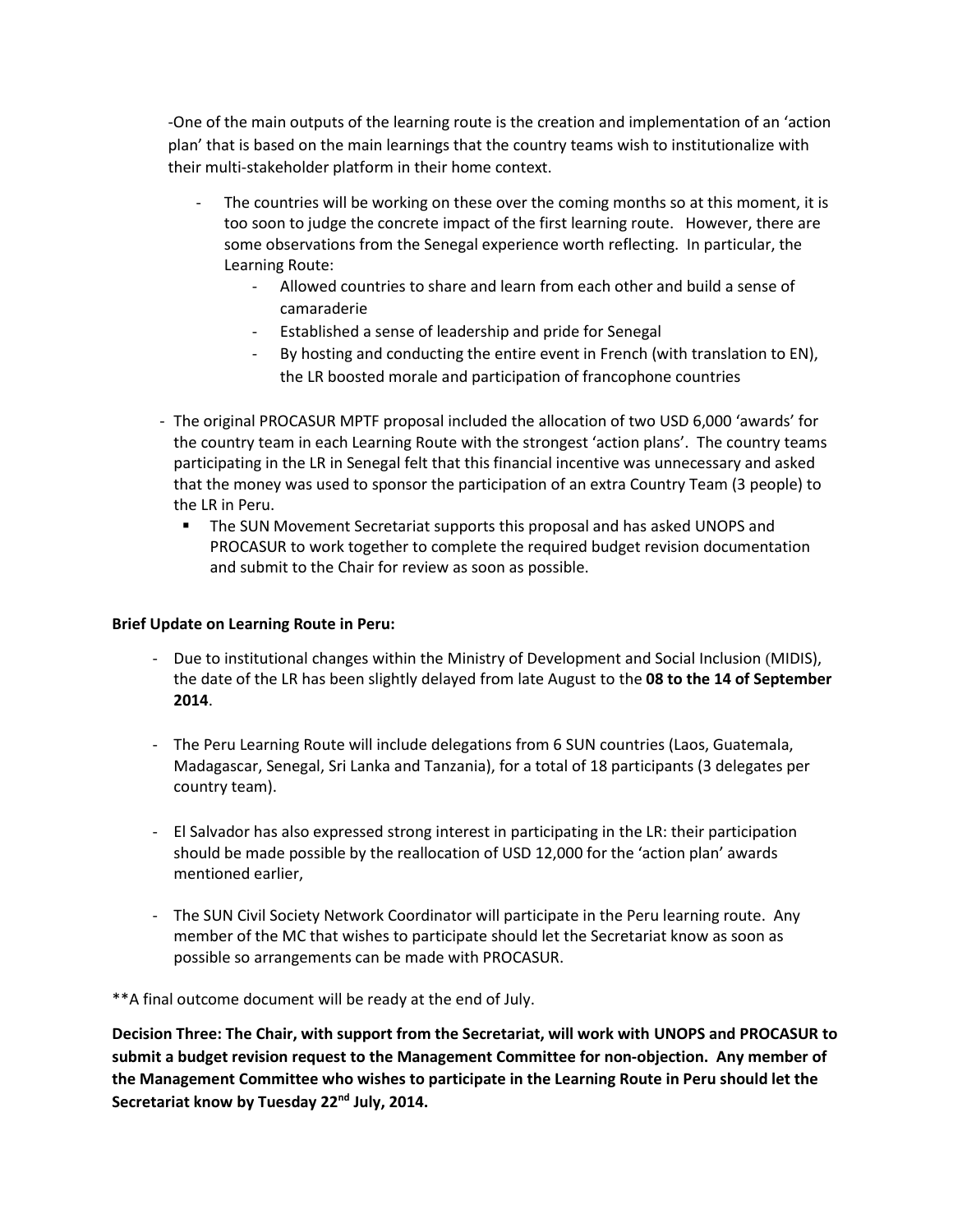# **5. Updates on Ethiopia and Nigeria CSA proposals (Window II)**

## *Ethiopia*

During the last Management Committee meeting, it was *agreed to consider the proposal from civil society groups in Ethiopia and to review electronically.* However, as the SUN Movement MPTF is intended to provide 'last resort' funding, the Management Committee asked that a concerted effort was to be made by DFID to reach out to other donors in Ethiopia that might be interested in contributing to the proposal.

Irish Aid confirmed that a way forward has been found in country and that they will be able to entirely fund this project in country.

## *Nigeria*

In the last Management Committee Meeting, a proposal for the civil society alliance in Nigeria was approved in the amount of USS 219,389 (205,037 direct costs + 14,353 indirect costs) to Save the Children in Nigeria via WHO.

As explained in the Chair's communication on 14<sup>th</sup> May 2014, WHO in Nigeria sent a request to consider a change of Implementing Partner from Save the Children to the Association of Public Health Physicians of Nigeria. In the meantime, we received an update from WHO in country explaining that they were no longer in a position to act as Participating UN Organization for this project and suggested that UNICEF may be in a position to take on the role.

On Friday 4<sup>th</sup> July, a revised proposal was sent to me by the UNICEF Office in Nigeria. The Secretariat is reviewing this proposal and will work very closely with the Civil Society Network Secretariat, UNICEF and civil society actors in country to get this revised proposal electronically to the Management Committee in coming days for approval.

**Decision Four: The Secretariat will work very closely with the Civil Society Network Secretariat, UNICEF and civil society actors in country to get this revised proposal electronically to the Management Committee in coming days for approval.**

# **6. Discussion on the findings of the 2013 SUN Movement MPTF Report, including update of reporting timelines for the 2014 annual and quarterly reports.**

On 30<sup>th</sup> May 2014, the Chair circulated the 2013 Annual SUN Movement Progress Report. This year's report covered the time period of  $1<sup>st</sup>$  January to  $31<sup>st</sup>$  December 2013. This report focuses on 10 projects that were approved for Window II funding in 2012 and began implementation in 2013.

Bangladesh, Ghana, Guatemala, Malawi, Mali, Mozambique, Nepal, Niger, Uganda as well as the Global Civil Society Network Secretariat.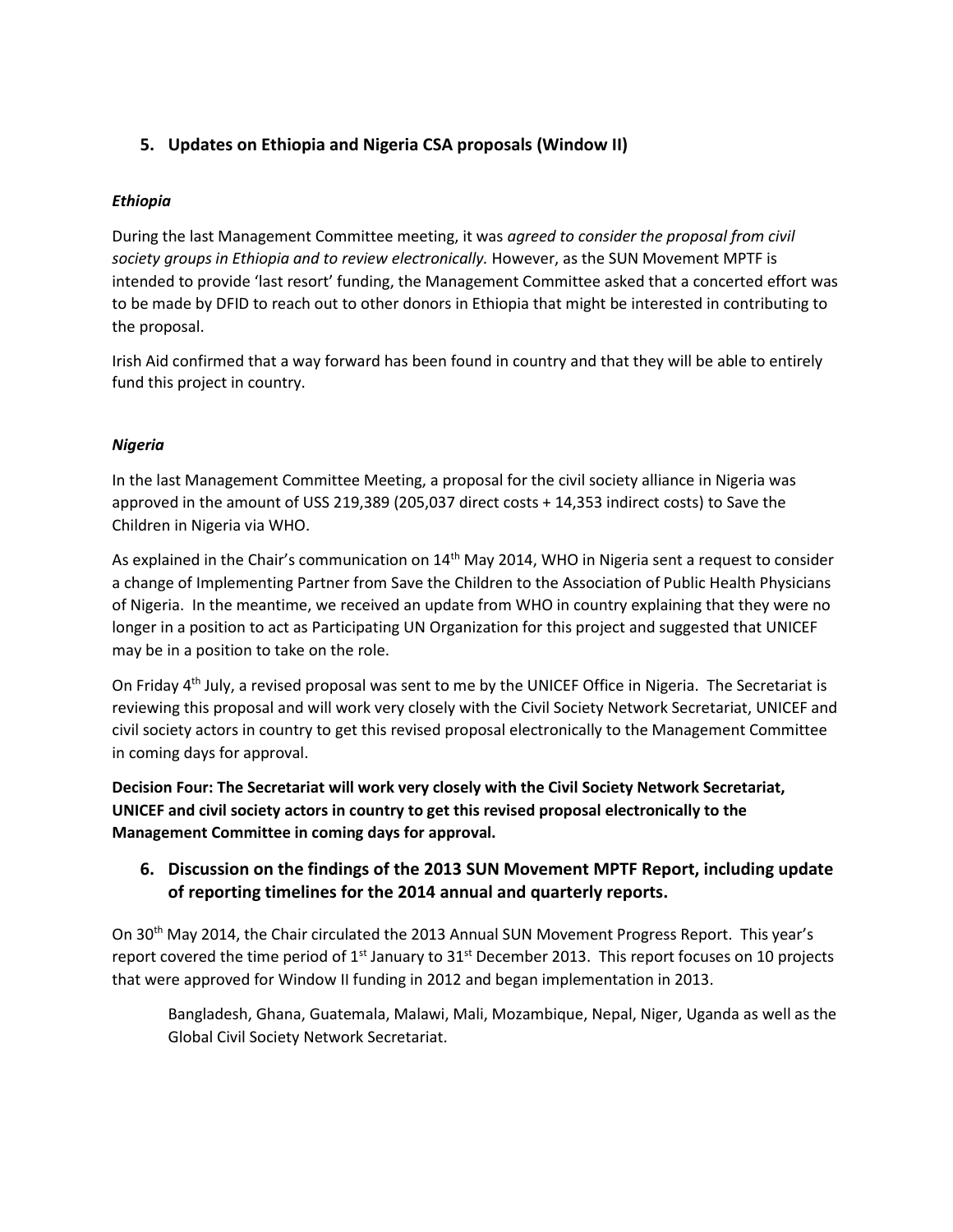After less than one year of implementation, the lessons from the implementation of SUN Movement MPTF projects are just starting to emerge. However, Chapter 5 of the SUN Movement MPTF 2013 Annual Progress Report shares a set of emerging lessons.

Chapter 6 of this report also outlines some key lessons that have been learned by the SUN Movement Secretariat through its examination of all projects' progress reports and its experience in supporting the Management Committee. Seven key challenges have emerged and include:

- 1. **Revising the SUN Movement MPTF proposal and reporting templates in order to encourage more explicit analysis of the achievements, learnings and challenges, of each project against the shared theory of change for the SUN Movement MPTF Window II**
- 2. In the longer term, the **Window II section of the MPTF log frame will most likely require extensive reflection and revision.**
- 3. **Reviewing the MPTF's Terms of Reference and Management Committee TOR and Rules of Procedure** in order to ensure greater clarity in relation to the roles and responsibilities of each actor involved in the SUN Movement MPTF. The development of generic guidelines on key management issues (the fund transfer timelines, responsibility for monitoring, etc.) could be very useful.
- 4. The Management Committee may also need to consider the **issue of capacity across the Participating UN Organizations and the SUN Civil Society Secretariat.**
- 5. With facilitation by the SUN Movement Secretariat, the Management Committee could consider holding **an in-depth review with Participating UN Organizations and representatives of Implementing Partners to better appreciate the main actions required** to ensure highquality implementation after SUN MPTF proposals are approved.
- 6. It could be very helpful to consider a revision of the SUN Movement MPTF templates for **proposal submission and reporting.**
- 7. The Management Committee may wish to **examine the costs that Implementing Partners and Partner UN Organizations.**

The Swiss Agency for Development and Cooperation did not see need to address long term challenges at this stage but do expect that these are carefully considered if the Management Committee decide to continue with the SUN Movement MPTF.

DFID found the SUN Movement MPTF 2013 Annual Report very useful with a number of good recommendations. In particular, they believe that a proposal to simplify the logframe could be helpful as well as the development of guidance clarifying roles and responsibilities of actors in the MPTF.

WFP had no comments and WHO expressed appreciation for report and found the idea of identifying good practices very useful.

The Secretariat acknowledged that a guidance note would be very helpful BUT an in-depth meeting of the MC would be required to better appreciate expectations and constraints. DFID requested that this meeting took place in the coming months, without waiting for ICE findings. Irish Aid suggested margins of ICN2 or GG.

In 2014 reporting timelines, DFID confirmed that the delivery of 2014 Annual Report on 31 May 2015 presented no difficulties for their internal report process.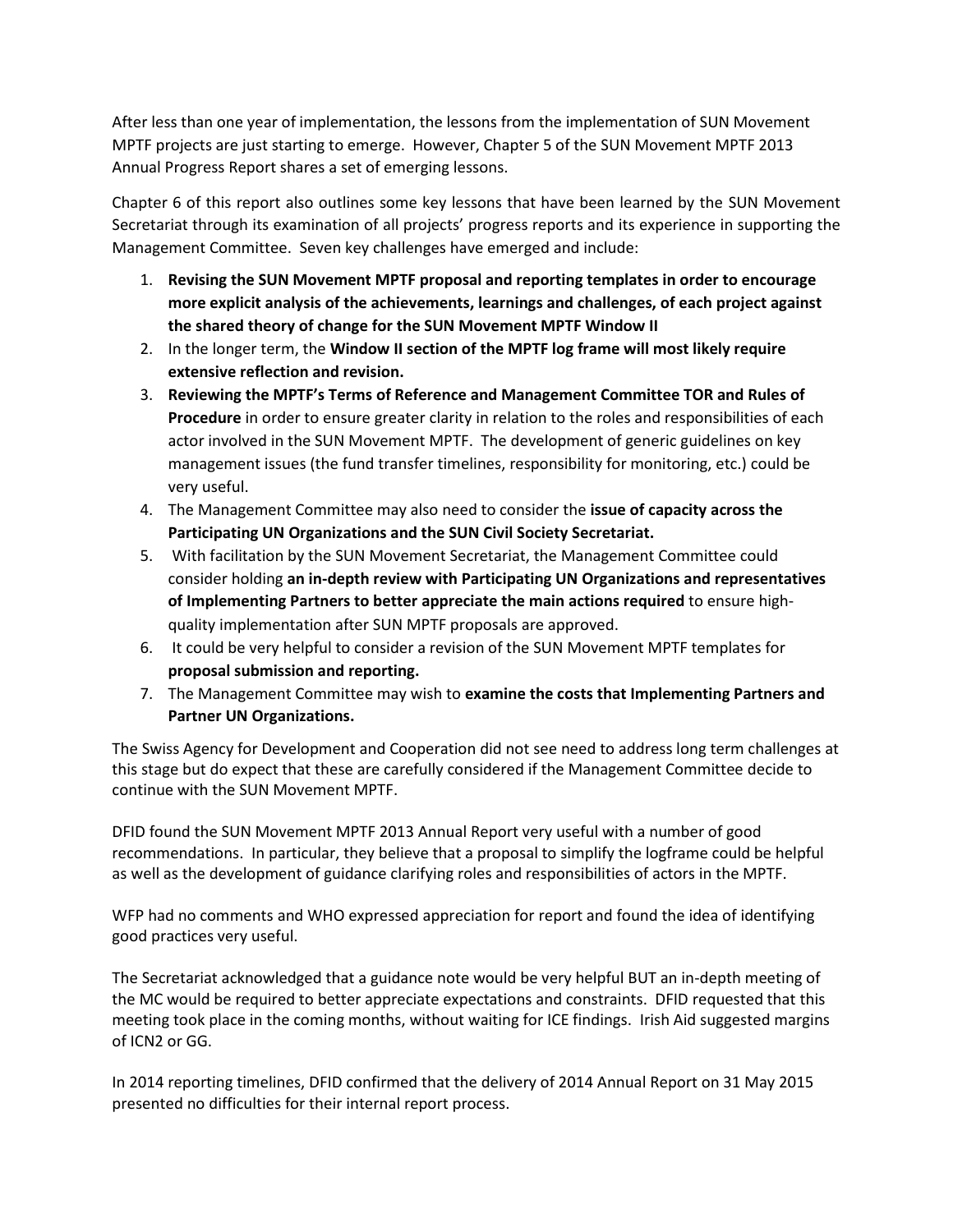**Decision Five:** The Chair will share a proposal for a face-to-face meeting of the MC and PUNOs with the SUN Secretariat and the SUN CSO Global Network (covering all 3 windows) to develop guidelines to clarify roles and responsibilities for management of each project. The meeting will take place within the next 3 months.

## **7. Discussion on use of remaining funds of MPTF**

**Decision Six: Chair will propose options paper that will either be shared electronically or at the faceto-face meeting**

#### **Annex One**

#### **1) Interest Earned**

Interest of UN Agencies: In relation to donors' question on interest for the SUN MPTF, the MOU with UN Agencies states: "Each Participating UN Organization will establish a separate ledger account under its financial regulations and rules for the receipt and administration of the funds disbursed to it by the Administrative Agent from the Fund Account. That separate ledger account will be administered by each Participating UN Organization in accordance with its own regulations, rules, directives and procedures, **including those relating to interest**."

Therefore, each UN Agency follows its own Financial Regulations approved by its Executive Board or equivalent and Financial Rules (approved by its Executive Director, Administrator or equivalent). For the 4 agencies that participate in the SUN MPTF (UNOPS, UNICEF, WFP, WHO) they all have Financial Rules specifying that interest earned on funds received is **not be returned but used internally**. That is why there is no UN Agency-earned interest in the SUN MPTF as of now. We have a copy of financial rules and regulations of each agency and have confirmed this with them.

Interest of Administrative Agent: The MPTF Office reports on and returns the interest on unspent funds back to the Fund. As of now, the Fund has earned \$27,862 which is added to the balance of funds available for programming.

Interest Policy of WFP:

Interest Policy of UNICEF:

Interest Policy of UNOPS:

Interest Policy of WHO: WHO amended its financial regulations (Regulation VIII – Revenue: Other Sources, 8.2) so that as of January 1, 2008, interest is no longer granted on individual contributions. For this reason no interest has been credited directly back to these grants.